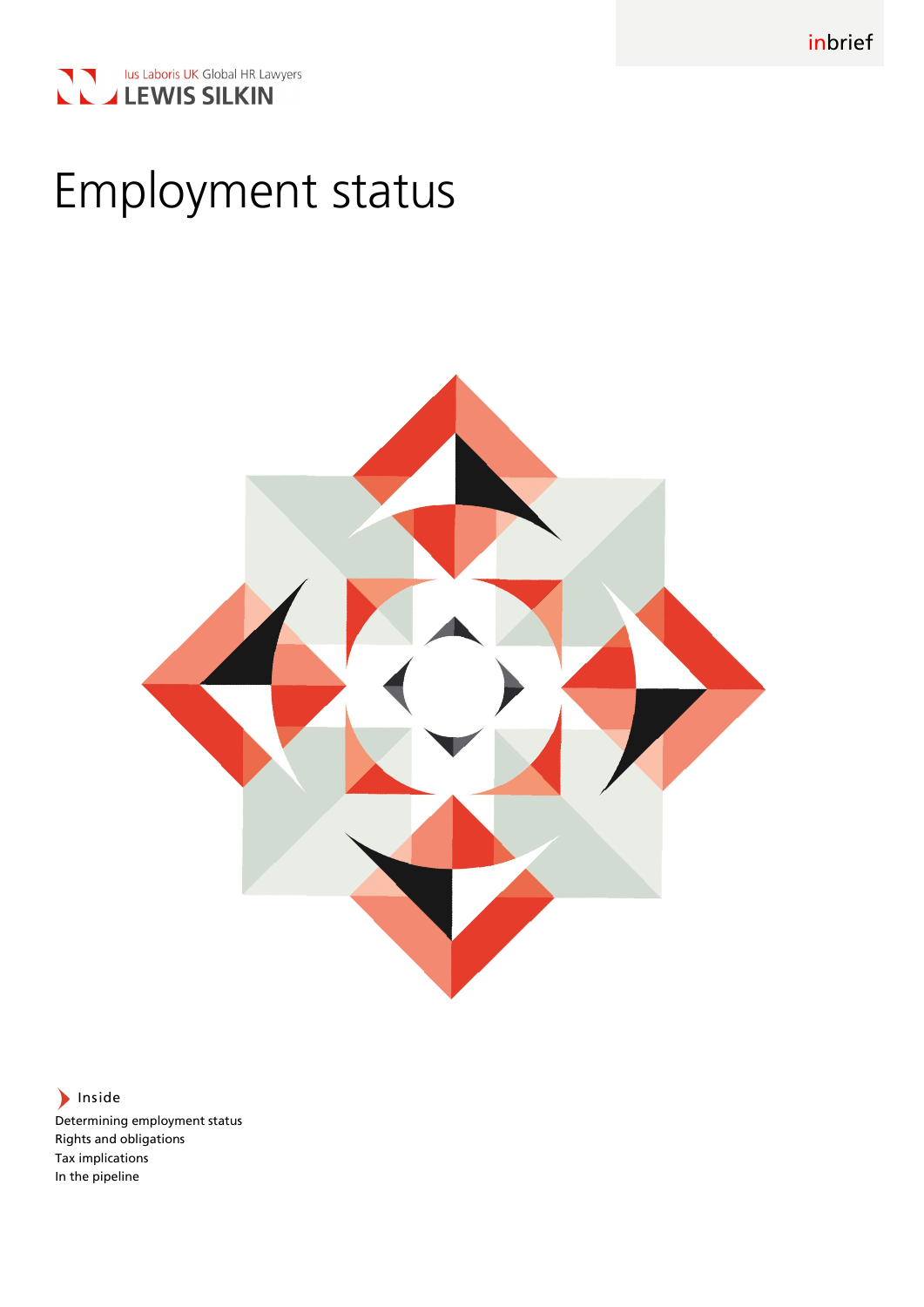## inbrief



### **Introduction**

There are three principal types of employment status:

- **Employees**
- **Workers**
- Self-employed

Employment status is important because an individual's legal rights, protections and obligations will depend upon which class he or she falls into.

There are some special categories of working individuals, such as partners, directors, members of LLPs, apprentices and agency workers, to whom specific rules apply which are beyond the scope of this Inbrief. For more information on agency workers, please see our Inbrief on Agency Workers.

#### Determining employment status

Employment rights and obligations vary depending on whether an individual is an 'employee', a 'worker' or 'self-employed'. The first step is to decide which category applies.

#### **Employees**

It is not always easy to determine if someone is an employee. The statutory definition is unhelpful – according to it an employee is someone who has "entered into or works under a contract of employment", which means a contract of service or of apprenticeship. The contract does not have to be written down, it could be agreed orally. Also, the terms of the contract could be implied rather than expressly agreed. Implied terms are those which the parties can be taken to have agreed, perhaps because they are obviously necessary or because they are customary in that business.

But to say someone works under a 'contract of service' is to say little more than that he or she is an employee. How would you actually identify one?

There are three necessary ingredients for a contract of service to exist and a host of other factors that are taken into account. The three fundamentals are: (i) personal service; (ii) mutuality of obligation; and (iii) control.

**Personal service** - this means that the individual is obliged to perform work personally and is not permitted to send a substitute to do the work in his or her place (although a very limited power of delegation might be consistent with being an employee). Occasionally an employer will put a clause into the contract saying that the individual can appoint a substitute but with no intention that the individual should be able to exercise this right in practice. That clause would be a sham, designed to prevent an individual from benefiting from employment protections and, as such, it would be ignored by a court considering employment status.

**Mutuality of obligation** - this means that the employer is obliged to provide work and the individual is obliged to accept the work in return for pay. There must be a minimum degree of commitment on both sides. For example, a golf caddie who had to wear a club uniform and

could charge golfers a fee set by the club (which was collected by the club and given to him) was not an employee because the club was not obliged to give him work and he did not have to turn up for work unless he wished.

**Control** - for there to be a contract of employment, the employer must have sufficient control over the employee and the way the individual performs the work. For example, in deciding what should be done, the way it should be done and the time and place for performance. The employer will normally exercise this control by giving directions to the employee and using disciplinary proceedings if the employee fails to comply. Although a highly skilled or senior employee (such as a surgeon) may have a lot of discretion as to how tasks are performed, the employer will retain a right to give instructions and also to determine matters such as workplace policies, place of work and working times. An independent contractor will normally have greater freedom to decide how and when to work, although this is not universally the case.

Without these hallmarks of employment (described as an 'irreducible minimum') it is highly unlikely that an individual will be an employee. But all aspects of the relationship must be taken into account and assessed for consistency with an employment relationship. Other relevant factors to consider include:

- whether the individual is in business on his or her own account, for example, taking financial risk, investing in the business and sharing in the profits
- who supplies tools and equipment (an employer is likely to supply tools and equipment to its employees)
- > the level of integration into the business (employees tend to be well integrated, for example, going to the office party, subject to employment procedures and on telephone and email lists)
- > the nature and length of the engagement (very broadly speaking, employment tends to be longer and more open-ended)
- > salary and benefits received by the individual (e.g. a fixed wage, sick pay,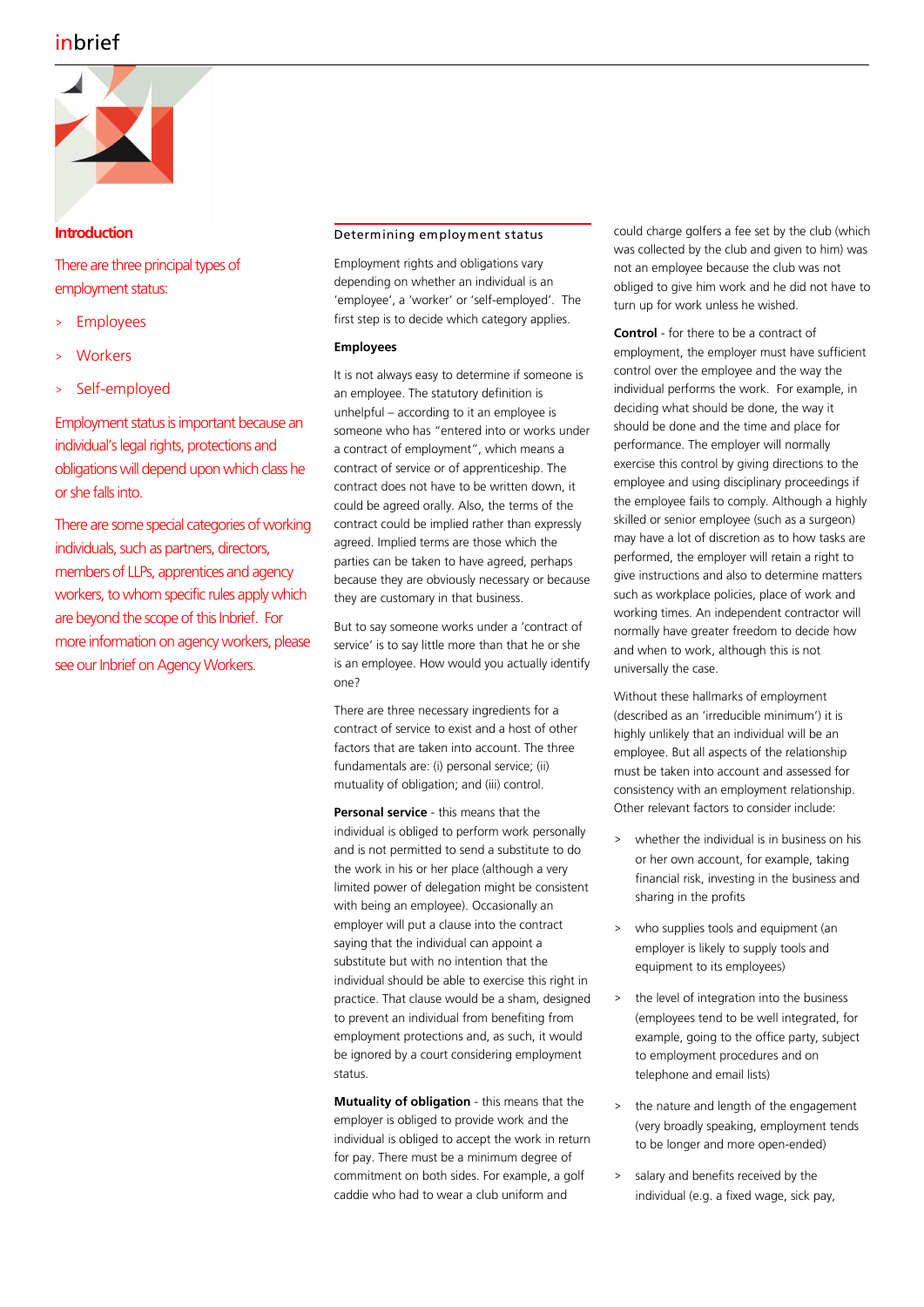## inbrief



holiday pay, membership of employer insurance schemes, etc.).

What the parties have labelled the arrangement (whether it be employment or something else) will be relevant but it is not decisive. The parties may just be mistaken about the nature of their relationship.

#### **Workers**

All employees are workers but not all workers are employees.

A worker must have entered into or work under a contract to perform work or services personally for another party. Again, the terms of the contract may be express or implied and (if it is express) may be oral or in writing. As with employment, personal service and mutuality of obligation are necessary to find worker status. Although the contract the individual is working under need not be a contract of employment, crucially, the other party must not be a client or customer of any profession or business carried on by the individual. So, the genuinely selfemployed are not 'workers'.

A profession in this context is not necessarily something that is regulated by a professional body, it can include professional services more generally. Relevant factors for determining whether an individual is carrying on a business and whether the other party is a customer of that business include:

- > the degree of control exercised by the 'employer' (less control means the individual is more likely to be in business on his or her own account and so not a worker)
- > the exclusivity of the arrangement (a selfemployed person may work for several different clients or customers)
- whether the individual is actively marketing his services to the world in general
- the method of payment (workers are more likely to receive a regular wage)
- > who supplies any equipment used
- > the level of risk assumed by the individual (those in business on their own account assume the risk of the business failing).

#### **Self-employed**

An individual will be self-employed if he or she is not an employee or a worker. The categories of employee/worker on the one hand and selfemployed on the other are mutually exclusive.

Someone who is self-employed is either:

- > not obliged to provide personal service and/ or there is no mutuality of obligation; or
- > obliged to provide personal service and there is mutuality of obligation but the individual is carrying on a business and the other party is his or her client.

#### Rights and obligations

This section summarises the key rights and obligations of employees, workers and the selfemployed.

#### **Employees**

Employees enjoy the most legal protections, including:

- > the right not to be unfairly dismissed
- the right to receive: a written statement of terms and conditions; an itemised payslip; statutory minimum notice; a written statement of reasons for dismissal; and, in a redundancy situation, statutory redundancy pay
- > family related rights such as statutory maternity/paternity/adoption leave and pay, parental leave and the right to request to work flexibly
- the right to transfer automatically to the purchaser of their employer's business under TUPE
- certain rights relating to pay, for example protection from unlawful deduction from wages, statutory sick pay and the right to receive the national minimum wage
- > rights under the Working Time Regulations 1998 (to paid holiday, rest breaks and a maximum working week)
- > certain other rights to time off—such as time off for ante-natal care, care for dependants, time off for trade union and

employee representative activities

- > protection against unlawful discrimination (such as age, disability, race, sex, sexual orientation and religion)
- > protection against unfavourable treatment on grounds of part-time working and fixed term employment
- whistleblowing protection
- the right to pension contributions under auto-enrolment.

There are certain obligations on both employers and employees which are always implied into the contract of employment. For example, employees owe a duty of good faith and fidelity to their employers, which includes a duty of confidentiality and a (limited) duty not to compete. (Note that fiduciary duties, which may be owed by senior employees, are not covered here). Other principal obligations of employees include:

- > to obey the employer's lawful and reasonable orders
- > to exercise reasonable skill and care in their work
- > to give the contractually agreed or statutory minimum period of notice to terminate employment
- to pay income tax under the PAYE regime and make appropriate national insurance contributions (although the obligation falls on the employer to operate this).

Employers' obligations to employees include the following:

- to pay wages
- > to give contractual notice (or if there is none, reasonable notice), or statutory minimum notice, if longer
- > to take reasonable care of employees' health and safety
- > to provide a suitable working environment.

#### **Workers**

Workers have fewer rights than employees.